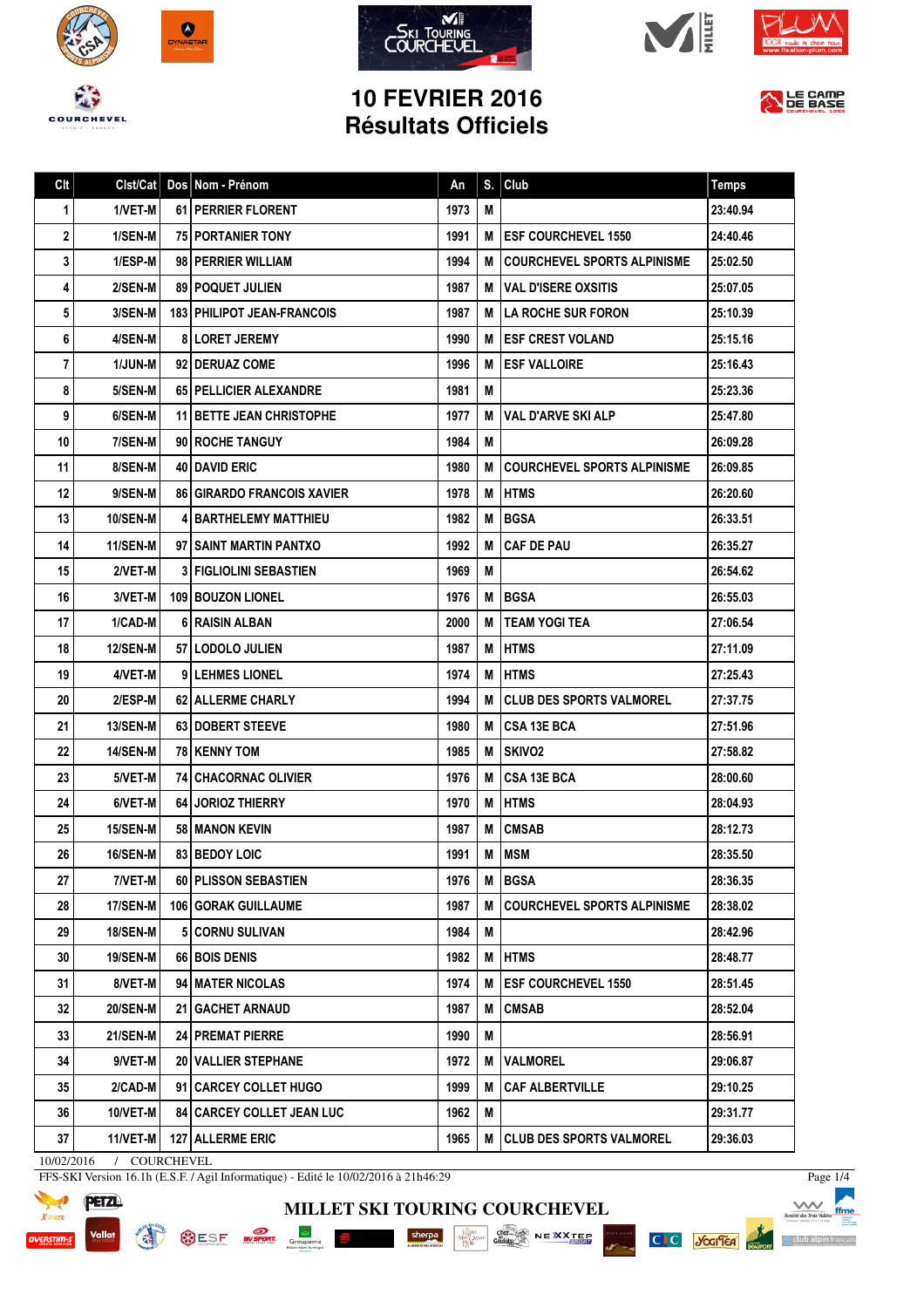| 2/JUN-M<br>80 PERINO CLEMENT<br><b>CMSAB</b><br>38<br>1998<br>M<br>39<br><b>12/VET-M</b><br>50 GERAUD XAVIER<br>1972<br>М<br><b>COURCHEVEL SPORTS ALPINISME</b><br><b>BGSA</b><br>40<br><b>22/SEN-M</b><br><b>79 PRYSIANIUK KEVIN</b><br>1990<br>M<br><b>HTMS</b><br>41<br>13/VET-M<br>139 TERRIN CARL<br>1971<br>M<br>14/VET-M<br>96 POPOVITSCH YANN<br>1974<br>42<br>M<br><b>COURCHEVEL SPORTS ALPINISME</b><br>43<br>15/VET-M<br>1973<br>M<br>73 JOURY FREDERIC<br>44<br>16/VET-M<br><b>67 BENOIT MICHAEL</b><br>1975<br>M<br><b>IESF COURCHEVEL 1850</b><br>45<br><b>23/SEN-M</b><br><b>56 CASACCIA FILIPPO</b><br>1984<br> MARMALADE SKI SCHOOL<br>м<br><b>24/SEN-M</b><br>95 MORGANDO THIBAULT<br>1990<br>M<br>46<br>47<br>17/VET-M<br><b>145 CHEVALLIER LAURENT</b><br>1971<br><b>CAF ALBERTVILLE</b><br>M<br>48<br><b>25/SEN-M</b><br><b>23 PROUST ALEXANDRE</b><br>1982<br><b>COURCHEVEL SPORTS ALPINISME</b><br>М<br>49<br>18/VET-M<br>59 UZANNAZ JEAN-NOEL<br>1970<br><b>IESF COURCHEVEL 1550</b><br>М<br>50<br>1/MIN-M<br><b>82 LIONS MALO</b><br>2002<br><b>PLOEMEUR TRIATHLON</b><br>м<br>19/VET-M<br><b>182 LAFON FRANCK</b><br>1968<br>51<br>M<br>52<br>20/VET-M<br><b>22 BOUCHAGE FREDERIC</b><br>1971<br>M<br><b>IESF COURCHEVEL 1550</b><br>M<br>53<br><b>26/SEN-M</b><br><b>7 VIGNOUD ADRIEN</b><br>1986<br><b>HTMS</b><br>54<br>3/CAD-M<br><b>158 CHARVIN AUGUSTIN</b><br>1999<br>M<br>21/VET-M<br><b>ESF AIME 2000</b><br>55<br><b>163 DOMERGUE BERNARD</b><br>1958<br>М<br>56<br><b>27/SEN-M</b><br>1978<br><b>25   TOMASSELLO MARCO</b><br>M<br><b>COURMAYEUR TRAILEUR</b><br>F<br><b>BGSA</b><br>57<br>1/SEN-F<br>93 HUGOT ELSA<br>1990<br>58<br><b>22/VET-M</b><br><b>128 SIMOND PASCAL</b><br>1967<br>M<br>59<br><b>28/SEN-M</b><br><b>166 SZNURKOWSK MACIEK</b><br>1987<br><b>IESF COURCHEVEL 1550</b><br>М<br><b>29/SEN-M</b><br><b>12 CUSINI DAVIDE</b><br>1988<br><b>INEW GENERATION</b><br>60<br>M<br><b>107   TOWNEND LEE</b><br>1973<br>M<br>61<br>23/VET-M<br><b>COURCHEVEL SPORTS ALPINISME</b><br>62<br>24/VET-M<br><b>105 PETITJEAN ROBERT</b><br>1959<br>М<br><b>IMSM</b><br>63<br>4/CAD-M<br><b>157 COLLIARD DORIAN</b><br>1999<br>M<br>25/VET-M<br>196 MARSHALL KEITH<br>M HERRY BOZ<br>64<br>1966<br>65<br>30/SEN-M<br><b>142 FRASCHINI DAVID</b><br>1987<br>M <b>JESF COURCHEVEL 1550</b><br>66<br>31/SEN-M<br>178 ETCHGARAY ERIC<br>1990<br>M<br>M BGSA<br>67<br>32/SEN-M<br><b>70 FROMAGET PIERRE</b><br>1978<br>33/SEN-M<br><b>189 DYEN LACUS</b><br>1988<br><b>ESF COURCHEVEL 1550</b><br>68<br>M<br>26/VET-M<br>69<br><b>143 BOULANGER JULIEN</b><br>1973<br><b>IESF COURCHEVEL 1550</b><br>м<br>70<br><b>34/SEN-M</b><br><b>131 GUNTZ JEREMY</b><br>1983<br>M<br><b>IESF COURCHEVEL 1550</b><br>146 EGAN NICK<br>1984<br>71<br><b>35/SEN-M</b><br>М<br>72<br><b>36/SEN-M</b><br>167 BAL BAPTISTE<br>М<br>1979<br>73<br>27/VET-M<br><b>184 BIRKNER RAMON</b><br>1973<br>M <b>JESF COURCHEVEL 1850</b><br>74<br><b>37/SEN-M</b><br><b>112 BLANC TAILLEUR ARNAUD</b><br>1984<br>M<br><b>CAF MOUTIERS</b><br>75<br>2/SEN-F<br><b>156 CAILLET PAULINE</b><br>F.<br><b>ESF COURCHEVEL 1850</b><br>1983<br>76<br>3/JUN-M<br>76 POLETTO MARCO<br>1997<br>Μ<br>5/CAD-M<br><b>121 JUGAND HUGO</b><br>2000<br><b>M IVALMOREL SKI ALPINISME</b><br>77<br>78<br>1/VET-F<br><b>293 BARTNICKI MIREILLE</b><br>1970<br>F<br><b>CAF ALBERTVILLE</b><br>79<br>28/VET-M<br><b>188 THURIER HENRI</b><br>1958<br>M <b>ESF COURCHEVEL 1550</b> | Clt | Clst/Cat | Dos   Nom - Prénom | An | S. | Club | Temps    |
|---------------------------------------------------------------------------------------------------------------------------------------------------------------------------------------------------------------------------------------------------------------------------------------------------------------------------------------------------------------------------------------------------------------------------------------------------------------------------------------------------------------------------------------------------------------------------------------------------------------------------------------------------------------------------------------------------------------------------------------------------------------------------------------------------------------------------------------------------------------------------------------------------------------------------------------------------------------------------------------------------------------------------------------------------------------------------------------------------------------------------------------------------------------------------------------------------------------------------------------------------------------------------------------------------------------------------------------------------------------------------------------------------------------------------------------------------------------------------------------------------------------------------------------------------------------------------------------------------------------------------------------------------------------------------------------------------------------------------------------------------------------------------------------------------------------------------------------------------------------------------------------------------------------------------------------------------------------------------------------------------------------------------------------------------------------------------------------------------------------------------------------------------------------------------------------------------------------------------------------------------------------------------------------------------------------------------------------------------------------------------------------------------------------------------------------------------------------------------------------------------------------------------------------------------------------------------------------------------------------------------------------------------------------------------------------------------------------------------------------------------------------------------------------------------------------------------------------------------------------------------------------------------------------------------------------------------------------------------------------------------------------------------------------------------------------------------------------------------------------------------------------------------------------------------------------------------------------------------------------------------------------------------------------------------------------------------------------------------------------------------------------------------------------------------------------------------------------------------|-----|----------|--------------------|----|----|------|----------|
|                                                                                                                                                                                                                                                                                                                                                                                                                                                                                                                                                                                                                                                                                                                                                                                                                                                                                                                                                                                                                                                                                                                                                                                                                                                                                                                                                                                                                                                                                                                                                                                                                                                                                                                                                                                                                                                                                                                                                                                                                                                                                                                                                                                                                                                                                                                                                                                                                                                                                                                                                                                                                                                                                                                                                                                                                                                                                                                                                                                                                                                                                                                                                                                                                                                                                                                                                                                                                                                                           |     |          |                    |    |    |      | 29:37.83 |
|                                                                                                                                                                                                                                                                                                                                                                                                                                                                                                                                                                                                                                                                                                                                                                                                                                                                                                                                                                                                                                                                                                                                                                                                                                                                                                                                                                                                                                                                                                                                                                                                                                                                                                                                                                                                                                                                                                                                                                                                                                                                                                                                                                                                                                                                                                                                                                                                                                                                                                                                                                                                                                                                                                                                                                                                                                                                                                                                                                                                                                                                                                                                                                                                                                                                                                                                                                                                                                                                           |     |          |                    |    |    |      | 29:45.70 |
|                                                                                                                                                                                                                                                                                                                                                                                                                                                                                                                                                                                                                                                                                                                                                                                                                                                                                                                                                                                                                                                                                                                                                                                                                                                                                                                                                                                                                                                                                                                                                                                                                                                                                                                                                                                                                                                                                                                                                                                                                                                                                                                                                                                                                                                                                                                                                                                                                                                                                                                                                                                                                                                                                                                                                                                                                                                                                                                                                                                                                                                                                                                                                                                                                                                                                                                                                                                                                                                                           |     |          |                    |    |    |      | 29:51.70 |
|                                                                                                                                                                                                                                                                                                                                                                                                                                                                                                                                                                                                                                                                                                                                                                                                                                                                                                                                                                                                                                                                                                                                                                                                                                                                                                                                                                                                                                                                                                                                                                                                                                                                                                                                                                                                                                                                                                                                                                                                                                                                                                                                                                                                                                                                                                                                                                                                                                                                                                                                                                                                                                                                                                                                                                                                                                                                                                                                                                                                                                                                                                                                                                                                                                                                                                                                                                                                                                                                           |     |          |                    |    |    |      | 30:11.62 |
|                                                                                                                                                                                                                                                                                                                                                                                                                                                                                                                                                                                                                                                                                                                                                                                                                                                                                                                                                                                                                                                                                                                                                                                                                                                                                                                                                                                                                                                                                                                                                                                                                                                                                                                                                                                                                                                                                                                                                                                                                                                                                                                                                                                                                                                                                                                                                                                                                                                                                                                                                                                                                                                                                                                                                                                                                                                                                                                                                                                                                                                                                                                                                                                                                                                                                                                                                                                                                                                                           |     |          |                    |    |    |      | 30:12.18 |
|                                                                                                                                                                                                                                                                                                                                                                                                                                                                                                                                                                                                                                                                                                                                                                                                                                                                                                                                                                                                                                                                                                                                                                                                                                                                                                                                                                                                                                                                                                                                                                                                                                                                                                                                                                                                                                                                                                                                                                                                                                                                                                                                                                                                                                                                                                                                                                                                                                                                                                                                                                                                                                                                                                                                                                                                                                                                                                                                                                                                                                                                                                                                                                                                                                                                                                                                                                                                                                                                           |     |          |                    |    |    |      | 30:21.32 |
|                                                                                                                                                                                                                                                                                                                                                                                                                                                                                                                                                                                                                                                                                                                                                                                                                                                                                                                                                                                                                                                                                                                                                                                                                                                                                                                                                                                                                                                                                                                                                                                                                                                                                                                                                                                                                                                                                                                                                                                                                                                                                                                                                                                                                                                                                                                                                                                                                                                                                                                                                                                                                                                                                                                                                                                                                                                                                                                                                                                                                                                                                                                                                                                                                                                                                                                                                                                                                                                                           |     |          |                    |    |    |      | 30:26.63 |
|                                                                                                                                                                                                                                                                                                                                                                                                                                                                                                                                                                                                                                                                                                                                                                                                                                                                                                                                                                                                                                                                                                                                                                                                                                                                                                                                                                                                                                                                                                                                                                                                                                                                                                                                                                                                                                                                                                                                                                                                                                                                                                                                                                                                                                                                                                                                                                                                                                                                                                                                                                                                                                                                                                                                                                                                                                                                                                                                                                                                                                                                                                                                                                                                                                                                                                                                                                                                                                                                           |     |          |                    |    |    |      | 30:26.75 |
|                                                                                                                                                                                                                                                                                                                                                                                                                                                                                                                                                                                                                                                                                                                                                                                                                                                                                                                                                                                                                                                                                                                                                                                                                                                                                                                                                                                                                                                                                                                                                                                                                                                                                                                                                                                                                                                                                                                                                                                                                                                                                                                                                                                                                                                                                                                                                                                                                                                                                                                                                                                                                                                                                                                                                                                                                                                                                                                                                                                                                                                                                                                                                                                                                                                                                                                                                                                                                                                                           |     |          |                    |    |    |      | 30:26.94 |
|                                                                                                                                                                                                                                                                                                                                                                                                                                                                                                                                                                                                                                                                                                                                                                                                                                                                                                                                                                                                                                                                                                                                                                                                                                                                                                                                                                                                                                                                                                                                                                                                                                                                                                                                                                                                                                                                                                                                                                                                                                                                                                                                                                                                                                                                                                                                                                                                                                                                                                                                                                                                                                                                                                                                                                                                                                                                                                                                                                                                                                                                                                                                                                                                                                                                                                                                                                                                                                                                           |     |          |                    |    |    |      | 30:30.52 |
|                                                                                                                                                                                                                                                                                                                                                                                                                                                                                                                                                                                                                                                                                                                                                                                                                                                                                                                                                                                                                                                                                                                                                                                                                                                                                                                                                                                                                                                                                                                                                                                                                                                                                                                                                                                                                                                                                                                                                                                                                                                                                                                                                                                                                                                                                                                                                                                                                                                                                                                                                                                                                                                                                                                                                                                                                                                                                                                                                                                                                                                                                                                                                                                                                                                                                                                                                                                                                                                                           |     |          |                    |    |    |      | 30:41.97 |
|                                                                                                                                                                                                                                                                                                                                                                                                                                                                                                                                                                                                                                                                                                                                                                                                                                                                                                                                                                                                                                                                                                                                                                                                                                                                                                                                                                                                                                                                                                                                                                                                                                                                                                                                                                                                                                                                                                                                                                                                                                                                                                                                                                                                                                                                                                                                                                                                                                                                                                                                                                                                                                                                                                                                                                                                                                                                                                                                                                                                                                                                                                                                                                                                                                                                                                                                                                                                                                                                           |     |          |                    |    |    |      | 30:47.68 |
|                                                                                                                                                                                                                                                                                                                                                                                                                                                                                                                                                                                                                                                                                                                                                                                                                                                                                                                                                                                                                                                                                                                                                                                                                                                                                                                                                                                                                                                                                                                                                                                                                                                                                                                                                                                                                                                                                                                                                                                                                                                                                                                                                                                                                                                                                                                                                                                                                                                                                                                                                                                                                                                                                                                                                                                                                                                                                                                                                                                                                                                                                                                                                                                                                                                                                                                                                                                                                                                                           |     |          |                    |    |    |      | 30:50.54 |
|                                                                                                                                                                                                                                                                                                                                                                                                                                                                                                                                                                                                                                                                                                                                                                                                                                                                                                                                                                                                                                                                                                                                                                                                                                                                                                                                                                                                                                                                                                                                                                                                                                                                                                                                                                                                                                                                                                                                                                                                                                                                                                                                                                                                                                                                                                                                                                                                                                                                                                                                                                                                                                                                                                                                                                                                                                                                                                                                                                                                                                                                                                                                                                                                                                                                                                                                                                                                                                                                           |     |          |                    |    |    |      | 30:56.14 |
|                                                                                                                                                                                                                                                                                                                                                                                                                                                                                                                                                                                                                                                                                                                                                                                                                                                                                                                                                                                                                                                                                                                                                                                                                                                                                                                                                                                                                                                                                                                                                                                                                                                                                                                                                                                                                                                                                                                                                                                                                                                                                                                                                                                                                                                                                                                                                                                                                                                                                                                                                                                                                                                                                                                                                                                                                                                                                                                                                                                                                                                                                                                                                                                                                                                                                                                                                                                                                                                                           |     |          |                    |    |    |      | 30:56.62 |
|                                                                                                                                                                                                                                                                                                                                                                                                                                                                                                                                                                                                                                                                                                                                                                                                                                                                                                                                                                                                                                                                                                                                                                                                                                                                                                                                                                                                                                                                                                                                                                                                                                                                                                                                                                                                                                                                                                                                                                                                                                                                                                                                                                                                                                                                                                                                                                                                                                                                                                                                                                                                                                                                                                                                                                                                                                                                                                                                                                                                                                                                                                                                                                                                                                                                                                                                                                                                                                                                           |     |          |                    |    |    |      | 31:15.02 |
|                                                                                                                                                                                                                                                                                                                                                                                                                                                                                                                                                                                                                                                                                                                                                                                                                                                                                                                                                                                                                                                                                                                                                                                                                                                                                                                                                                                                                                                                                                                                                                                                                                                                                                                                                                                                                                                                                                                                                                                                                                                                                                                                                                                                                                                                                                                                                                                                                                                                                                                                                                                                                                                                                                                                                                                                                                                                                                                                                                                                                                                                                                                                                                                                                                                                                                                                                                                                                                                                           |     |          |                    |    |    |      | 31:19.73 |
|                                                                                                                                                                                                                                                                                                                                                                                                                                                                                                                                                                                                                                                                                                                                                                                                                                                                                                                                                                                                                                                                                                                                                                                                                                                                                                                                                                                                                                                                                                                                                                                                                                                                                                                                                                                                                                                                                                                                                                                                                                                                                                                                                                                                                                                                                                                                                                                                                                                                                                                                                                                                                                                                                                                                                                                                                                                                                                                                                                                                                                                                                                                                                                                                                                                                                                                                                                                                                                                                           |     |          |                    |    |    |      | 31:25.24 |
|                                                                                                                                                                                                                                                                                                                                                                                                                                                                                                                                                                                                                                                                                                                                                                                                                                                                                                                                                                                                                                                                                                                                                                                                                                                                                                                                                                                                                                                                                                                                                                                                                                                                                                                                                                                                                                                                                                                                                                                                                                                                                                                                                                                                                                                                                                                                                                                                                                                                                                                                                                                                                                                                                                                                                                                                                                                                                                                                                                                                                                                                                                                                                                                                                                                                                                                                                                                                                                                                           |     |          |                    |    |    |      | 31:36.54 |
|                                                                                                                                                                                                                                                                                                                                                                                                                                                                                                                                                                                                                                                                                                                                                                                                                                                                                                                                                                                                                                                                                                                                                                                                                                                                                                                                                                                                                                                                                                                                                                                                                                                                                                                                                                                                                                                                                                                                                                                                                                                                                                                                                                                                                                                                                                                                                                                                                                                                                                                                                                                                                                                                                                                                                                                                                                                                                                                                                                                                                                                                                                                                                                                                                                                                                                                                                                                                                                                                           |     |          |                    |    |    |      | 31:37.62 |
|                                                                                                                                                                                                                                                                                                                                                                                                                                                                                                                                                                                                                                                                                                                                                                                                                                                                                                                                                                                                                                                                                                                                                                                                                                                                                                                                                                                                                                                                                                                                                                                                                                                                                                                                                                                                                                                                                                                                                                                                                                                                                                                                                                                                                                                                                                                                                                                                                                                                                                                                                                                                                                                                                                                                                                                                                                                                                                                                                                                                                                                                                                                                                                                                                                                                                                                                                                                                                                                                           |     |          |                    |    |    |      | 31:51.62 |
|                                                                                                                                                                                                                                                                                                                                                                                                                                                                                                                                                                                                                                                                                                                                                                                                                                                                                                                                                                                                                                                                                                                                                                                                                                                                                                                                                                                                                                                                                                                                                                                                                                                                                                                                                                                                                                                                                                                                                                                                                                                                                                                                                                                                                                                                                                                                                                                                                                                                                                                                                                                                                                                                                                                                                                                                                                                                                                                                                                                                                                                                                                                                                                                                                                                                                                                                                                                                                                                                           |     |          |                    |    |    |      | 32:10.16 |
|                                                                                                                                                                                                                                                                                                                                                                                                                                                                                                                                                                                                                                                                                                                                                                                                                                                                                                                                                                                                                                                                                                                                                                                                                                                                                                                                                                                                                                                                                                                                                                                                                                                                                                                                                                                                                                                                                                                                                                                                                                                                                                                                                                                                                                                                                                                                                                                                                                                                                                                                                                                                                                                                                                                                                                                                                                                                                                                                                                                                                                                                                                                                                                                                                                                                                                                                                                                                                                                                           |     |          |                    |    |    |      | 32:13.09 |
|                                                                                                                                                                                                                                                                                                                                                                                                                                                                                                                                                                                                                                                                                                                                                                                                                                                                                                                                                                                                                                                                                                                                                                                                                                                                                                                                                                                                                                                                                                                                                                                                                                                                                                                                                                                                                                                                                                                                                                                                                                                                                                                                                                                                                                                                                                                                                                                                                                                                                                                                                                                                                                                                                                                                                                                                                                                                                                                                                                                                                                                                                                                                                                                                                                                                                                                                                                                                                                                                           |     |          |                    |    |    |      | 33:16.28 |
|                                                                                                                                                                                                                                                                                                                                                                                                                                                                                                                                                                                                                                                                                                                                                                                                                                                                                                                                                                                                                                                                                                                                                                                                                                                                                                                                                                                                                                                                                                                                                                                                                                                                                                                                                                                                                                                                                                                                                                                                                                                                                                                                                                                                                                                                                                                                                                                                                                                                                                                                                                                                                                                                                                                                                                                                                                                                                                                                                                                                                                                                                                                                                                                                                                                                                                                                                                                                                                                                           |     |          |                    |    |    |      | 33:25.87 |
|                                                                                                                                                                                                                                                                                                                                                                                                                                                                                                                                                                                                                                                                                                                                                                                                                                                                                                                                                                                                                                                                                                                                                                                                                                                                                                                                                                                                                                                                                                                                                                                                                                                                                                                                                                                                                                                                                                                                                                                                                                                                                                                                                                                                                                                                                                                                                                                                                                                                                                                                                                                                                                                                                                                                                                                                                                                                                                                                                                                                                                                                                                                                                                                                                                                                                                                                                                                                                                                                           |     |          |                    |    |    |      | 33:38.46 |
|                                                                                                                                                                                                                                                                                                                                                                                                                                                                                                                                                                                                                                                                                                                                                                                                                                                                                                                                                                                                                                                                                                                                                                                                                                                                                                                                                                                                                                                                                                                                                                                                                                                                                                                                                                                                                                                                                                                                                                                                                                                                                                                                                                                                                                                                                                                                                                                                                                                                                                                                                                                                                                                                                                                                                                                                                                                                                                                                                                                                                                                                                                                                                                                                                                                                                                                                                                                                                                                                           |     |          |                    |    |    |      | 33:57.05 |
|                                                                                                                                                                                                                                                                                                                                                                                                                                                                                                                                                                                                                                                                                                                                                                                                                                                                                                                                                                                                                                                                                                                                                                                                                                                                                                                                                                                                                                                                                                                                                                                                                                                                                                                                                                                                                                                                                                                                                                                                                                                                                                                                                                                                                                                                                                                                                                                                                                                                                                                                                                                                                                                                                                                                                                                                                                                                                                                                                                                                                                                                                                                                                                                                                                                                                                                                                                                                                                                                           |     |          |                    |    |    |      | 34:11.25 |
|                                                                                                                                                                                                                                                                                                                                                                                                                                                                                                                                                                                                                                                                                                                                                                                                                                                                                                                                                                                                                                                                                                                                                                                                                                                                                                                                                                                                                                                                                                                                                                                                                                                                                                                                                                                                                                                                                                                                                                                                                                                                                                                                                                                                                                                                                                                                                                                                                                                                                                                                                                                                                                                                                                                                                                                                                                                                                                                                                                                                                                                                                                                                                                                                                                                                                                                                                                                                                                                                           |     |          |                    |    |    |      | 34:16.96 |
|                                                                                                                                                                                                                                                                                                                                                                                                                                                                                                                                                                                                                                                                                                                                                                                                                                                                                                                                                                                                                                                                                                                                                                                                                                                                                                                                                                                                                                                                                                                                                                                                                                                                                                                                                                                                                                                                                                                                                                                                                                                                                                                                                                                                                                                                                                                                                                                                                                                                                                                                                                                                                                                                                                                                                                                                                                                                                                                                                                                                                                                                                                                                                                                                                                                                                                                                                                                                                                                                           |     |          |                    |    |    |      | 34:21.72 |
|                                                                                                                                                                                                                                                                                                                                                                                                                                                                                                                                                                                                                                                                                                                                                                                                                                                                                                                                                                                                                                                                                                                                                                                                                                                                                                                                                                                                                                                                                                                                                                                                                                                                                                                                                                                                                                                                                                                                                                                                                                                                                                                                                                                                                                                                                                                                                                                                                                                                                                                                                                                                                                                                                                                                                                                                                                                                                                                                                                                                                                                                                                                                                                                                                                                                                                                                                                                                                                                                           |     |          |                    |    |    |      | 35:23.34 |
|                                                                                                                                                                                                                                                                                                                                                                                                                                                                                                                                                                                                                                                                                                                                                                                                                                                                                                                                                                                                                                                                                                                                                                                                                                                                                                                                                                                                                                                                                                                                                                                                                                                                                                                                                                                                                                                                                                                                                                                                                                                                                                                                                                                                                                                                                                                                                                                                                                                                                                                                                                                                                                                                                                                                                                                                                                                                                                                                                                                                                                                                                                                                                                                                                                                                                                                                                                                                                                                                           |     |          |                    |    |    |      | 35:26.23 |
|                                                                                                                                                                                                                                                                                                                                                                                                                                                                                                                                                                                                                                                                                                                                                                                                                                                                                                                                                                                                                                                                                                                                                                                                                                                                                                                                                                                                                                                                                                                                                                                                                                                                                                                                                                                                                                                                                                                                                                                                                                                                                                                                                                                                                                                                                                                                                                                                                                                                                                                                                                                                                                                                                                                                                                                                                                                                                                                                                                                                                                                                                                                                                                                                                                                                                                                                                                                                                                                                           |     |          |                    |    |    |      | 35:57.92 |
|                                                                                                                                                                                                                                                                                                                                                                                                                                                                                                                                                                                                                                                                                                                                                                                                                                                                                                                                                                                                                                                                                                                                                                                                                                                                                                                                                                                                                                                                                                                                                                                                                                                                                                                                                                                                                                                                                                                                                                                                                                                                                                                                                                                                                                                                                                                                                                                                                                                                                                                                                                                                                                                                                                                                                                                                                                                                                                                                                                                                                                                                                                                                                                                                                                                                                                                                                                                                                                                                           |     |          |                    |    |    |      | 36:23.61 |
|                                                                                                                                                                                                                                                                                                                                                                                                                                                                                                                                                                                                                                                                                                                                                                                                                                                                                                                                                                                                                                                                                                                                                                                                                                                                                                                                                                                                                                                                                                                                                                                                                                                                                                                                                                                                                                                                                                                                                                                                                                                                                                                                                                                                                                                                                                                                                                                                                                                                                                                                                                                                                                                                                                                                                                                                                                                                                                                                                                                                                                                                                                                                                                                                                                                                                                                                                                                                                                                                           |     |          |                    |    |    |      | 36:26.16 |
|                                                                                                                                                                                                                                                                                                                                                                                                                                                                                                                                                                                                                                                                                                                                                                                                                                                                                                                                                                                                                                                                                                                                                                                                                                                                                                                                                                                                                                                                                                                                                                                                                                                                                                                                                                                                                                                                                                                                                                                                                                                                                                                                                                                                                                                                                                                                                                                                                                                                                                                                                                                                                                                                                                                                                                                                                                                                                                                                                                                                                                                                                                                                                                                                                                                                                                                                                                                                                                                                           |     |          |                    |    |    |      | 36:32.60 |
|                                                                                                                                                                                                                                                                                                                                                                                                                                                                                                                                                                                                                                                                                                                                                                                                                                                                                                                                                                                                                                                                                                                                                                                                                                                                                                                                                                                                                                                                                                                                                                                                                                                                                                                                                                                                                                                                                                                                                                                                                                                                                                                                                                                                                                                                                                                                                                                                                                                                                                                                                                                                                                                                                                                                                                                                                                                                                                                                                                                                                                                                                                                                                                                                                                                                                                                                                                                                                                                                           |     |          |                    |    |    |      | 36:37.40 |
|                                                                                                                                                                                                                                                                                                                                                                                                                                                                                                                                                                                                                                                                                                                                                                                                                                                                                                                                                                                                                                                                                                                                                                                                                                                                                                                                                                                                                                                                                                                                                                                                                                                                                                                                                                                                                                                                                                                                                                                                                                                                                                                                                                                                                                                                                                                                                                                                                                                                                                                                                                                                                                                                                                                                                                                                                                                                                                                                                                                                                                                                                                                                                                                                                                                                                                                                                                                                                                                                           |     |          |                    |    |    |      | 36:53.19 |
|                                                                                                                                                                                                                                                                                                                                                                                                                                                                                                                                                                                                                                                                                                                                                                                                                                                                                                                                                                                                                                                                                                                                                                                                                                                                                                                                                                                                                                                                                                                                                                                                                                                                                                                                                                                                                                                                                                                                                                                                                                                                                                                                                                                                                                                                                                                                                                                                                                                                                                                                                                                                                                                                                                                                                                                                                                                                                                                                                                                                                                                                                                                                                                                                                                                                                                                                                                                                                                                                           |     |          |                    |    |    |      | 36:59.20 |
|                                                                                                                                                                                                                                                                                                                                                                                                                                                                                                                                                                                                                                                                                                                                                                                                                                                                                                                                                                                                                                                                                                                                                                                                                                                                                                                                                                                                                                                                                                                                                                                                                                                                                                                                                                                                                                                                                                                                                                                                                                                                                                                                                                                                                                                                                                                                                                                                                                                                                                                                                                                                                                                                                                                                                                                                                                                                                                                                                                                                                                                                                                                                                                                                                                                                                                                                                                                                                                                                           |     |          |                    |    |    |      | 37:11.82 |
|                                                                                                                                                                                                                                                                                                                                                                                                                                                                                                                                                                                                                                                                                                                                                                                                                                                                                                                                                                                                                                                                                                                                                                                                                                                                                                                                                                                                                                                                                                                                                                                                                                                                                                                                                                                                                                                                                                                                                                                                                                                                                                                                                                                                                                                                                                                                                                                                                                                                                                                                                                                                                                                                                                                                                                                                                                                                                                                                                                                                                                                                                                                                                                                                                                                                                                                                                                                                                                                                           |     |          |                    |    |    |      | 37:24.45 |
|                                                                                                                                                                                                                                                                                                                                                                                                                                                                                                                                                                                                                                                                                                                                                                                                                                                                                                                                                                                                                                                                                                                                                                                                                                                                                                                                                                                                                                                                                                                                                                                                                                                                                                                                                                                                                                                                                                                                                                                                                                                                                                                                                                                                                                                                                                                                                                                                                                                                                                                                                                                                                                                                                                                                                                                                                                                                                                                                                                                                                                                                                                                                                                                                                                                                                                                                                                                                                                                                           |     |          |                    |    |    |      | 37:25.27 |

10/02/2016 / COURCHEVEL

FFS-SKI Version 16.1h (E.S.F. / Agil Informatique) - Edité le 10/02/2016 à 21h46:30

Page 2/4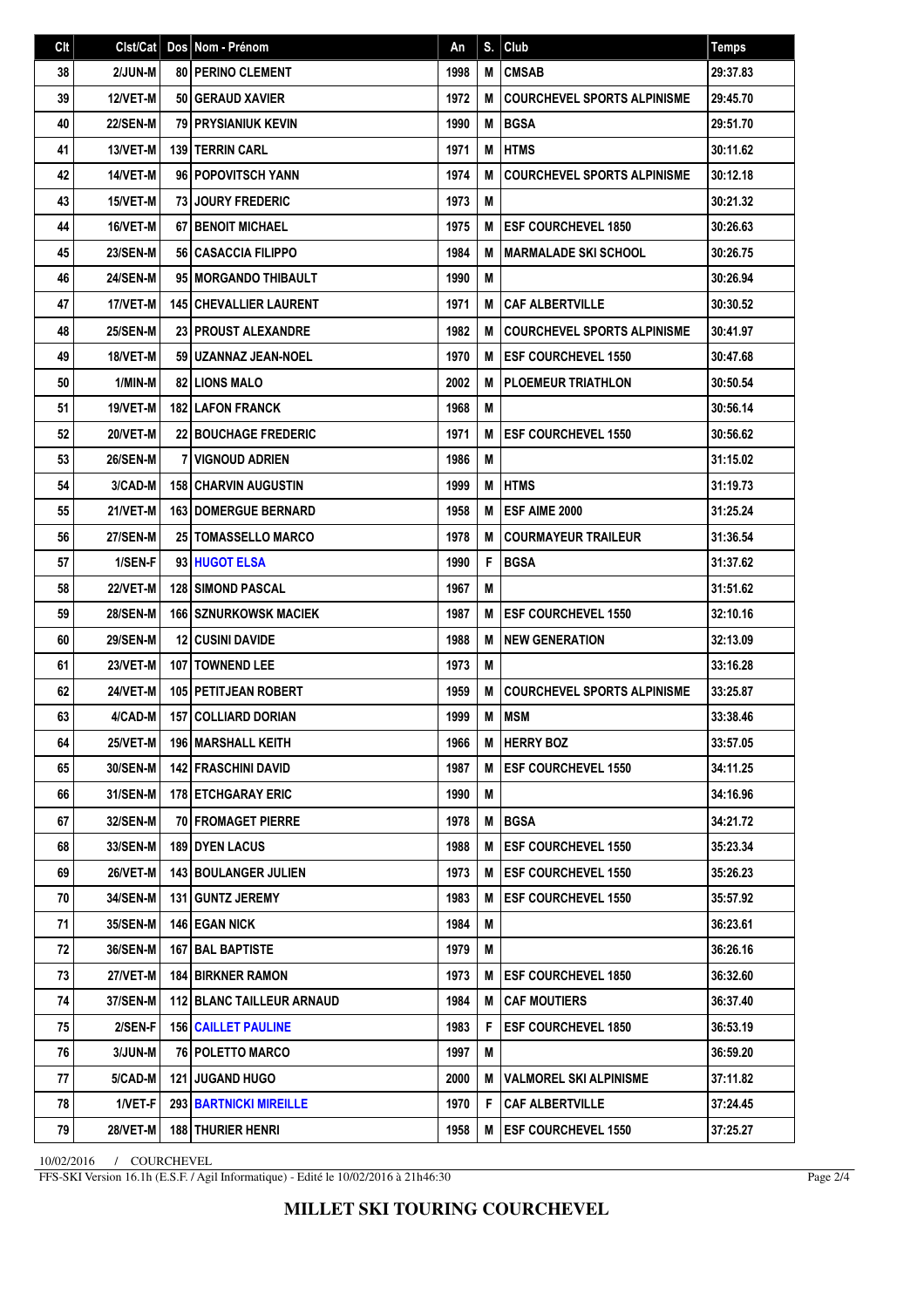| Clt | Clst/Cat        | Dos Nom - Prénom                  | An   | S. | Club                               | <b>Temps</b> |
|-----|-----------------|-----------------------------------|------|----|------------------------------------|--------------|
| 80  | 1/CAD-F         | <b>170 DAVID CLEMENCE</b>         | 2000 | F  | <b>MSM</b>                         | 37:28.49     |
| 81  | 1/SVET-M        | <b>185 GORIN YVES MARIE</b>       | 1954 | M  | <b>CAF FAVERGES</b>                | 37:32.19     |
| 82  | 38/SEN-M        | <b>187 PINET FREDERIC</b>         | 1977 | M  |                                    | 37:41.09     |
| 83  | <b>29/VET-M</b> | <b>153 CATELLA NICOLAS</b>        | 1974 | M  | <b>CLUB DES SPORTS VALMOREL</b>    | 37:43.77     |
| 84  | 39/SEN-M        | <b>138 MONVOISIN BASILE</b>       | 1989 | M  |                                    | 37:46.36     |
| 85  | 30/VET-M        | <b>205 ALESSANDRIA ANDRE</b>      | 1964 | M  |                                    | 37:53.86     |
| 86  | 2/SVET-M        | <b>123 BETEND DENIS</b>           | 1955 | M  |                                    | 37:56.18     |
| 87  | 40/SEN-M        | <b>181 CONTI GUILLAUME</b>        | 1986 | M  |                                    | 37:56.40     |
| 88  | 6/CAD-M         | <b>141   CHEVALLIER MATHIS</b>    | 1999 | М  | <b>CAF ALBERTVILLE</b>             | 38:01.14     |
| 89  | 7/CAD-M         | <b>174 COLLIARD CEDRIC</b>        | 2000 | M  | <b>MSM</b>                         | 38:15.42     |
| 90  | 31/VET-M        | <b>136 ADON OLIVIER</b>           | 1969 | M  |                                    | 38:21.94     |
| 91  | 3/ESP-M         | 100 IMBAUD JORIS                  | 1994 | M  | <b>ESF COURCHEVEL 1550</b>         | 38:25.18     |
| 92  | 41/SEN-M        | <b>137 RICHARD LAURENT</b>        | 1979 | M  |                                    | 38:26.26     |
| 93  | 3/SEN-F         | <b>154 DELSUPEHE FRANCE</b>       | 1987 | F  | <b>HTMS</b>                        | 38:27.22     |
| 94  | 2/VET-F         | 148 GACHET-MAUROZ PASCALE         | 1958 | F  | <b>ESF COURCHEVEL 1550</b>         | 38:34.09     |
| 95  | <b>42/SEN-M</b> | <b>161 BLATON ALEXIS</b>          | 1980 | M  |                                    | 38:49.45     |
| 96  | 4/SEN-F         | <b>186 APPOLONIA JENNY</b>        | 1978 | F  | <b>COURCHEVEL SPORTS ALPINISME</b> | 39:27.61     |
| 97  | 32/VET-M        | <b>197 CAMOIN FRANCOIS</b>        | 1964 | M  | <b>BEAUFORTAIN TRAIL</b>           | 39:42.72     |
| 98  | 3/SVET-M        | <b>124 JANNI ROBERT</b>           | 1953 | M  | <b>ESF COURCHEVEL 1550</b>         | 39:55.90     |
| 99  | 33/VET-M        | <b>294   PACHOUD DENIS</b>        | 1959 | M  | <b>CAF CHAMBERY</b>                | 39:56.70     |
| 100 | 1/ESP-F         | <b>111 JANNI CARLA</b>            | 1993 | F  | <b>ESF COURCHEVEL 1550</b>         | 39:58.94     |
| 101 | 3/VET-F         | 202 BATCHELOR MELANIE             | 1970 | F  |                                    | 40:25.94     |
| 102 | 1/MIN-F         | 239 RAOULT ZOE                    | 2003 | F  |                                    | 40:28.17     |
| 103 | 34/VET-M        | <b>168 LOUBIE SEBASTIEN</b>       | 1973 | M  |                                    | 40:39.51     |
| 104 | 1/SVET-F        | <b>101   MONGELLAZ MICHELE</b>    | 1956 | F  |                                    | 40:40.75     |
| 105 | 5/SEN-F         | <b>169 MACHEBOEUF PAULINE</b>     | 1978 | F  |                                    | 40:55.52     |
| 106 | 6/SEN-F         | <b>160 JANNI AGATHE</b>           | 1990 | F  | <b>ESF COURCHEVEL 1550</b>         | 41:08.33     |
| 107 | 4/VET-F         | <b>162 ROBINSON LOUISE</b>        | 1966 | F  |                                    | 41:24.87     |
| 108 | 5/VET-F         | <b>126   VIANNEY LAURENCE</b>     | 1962 | F  | <b>ESF COURCHEVEL 1550</b>         | 41:25.08     |
| 109 | 35/VET-M        | <b>194   LIONS CHRISTOPHE</b>     | 1969 | M  | <b>CYCLO CLUB CARNAC</b>           | 41:31.85     |
| 110 | 36/VET-M        | 206 ROBINSON ANDREW               | 1966 | M  |                                    | 41:36.80     |
| 111 | 8/CAD-M         | <b>198 LIONS TANGUY</b>           | 1999 | M  | <b>CIMA PAYS D'AURAY</b>           | 41:43.52     |
| 112 | 43/SEN-M        | <b>152   SHARP MATTHEW</b>        | 1988 | M  | <b>ESF COURCHEVEL 1550</b>         | 42:31.48     |
| 113 | 37/VET-M        | <b>190   GUICHARD CEDRIC</b>      | 1974 | Μ  |                                    | 43:27.92     |
| 114 | <b>44/SEN-M</b> | <b>134 LABLANCHE ALEXANDRE</b>    | 1988 | M  | <b>ESF COURCHEVEL 1550</b>         | 44:02.39     |
| 115 | 38/VET-M        | <b>201 I MUGNIER PHILIPPE</b>     | 1959 | M  | <b>ESF COURCHEVEL 1850</b>         | 45:49.18     |
| 116 | 6/VET-F         | <b>208 I DEVILLE CORINNE</b>      | 1963 | F  |                                    | 46:36.58     |
| 117 | 7/VET-F         | <b>216 FAURE GIGNOUX VIRGINIE</b> | 1975 | F  |                                    | 46:59.80     |
| 118 | 39/VET-M        | <b>133   LEBOULANGER BENOIT</b>   | 1974 | M  |                                    | 48:02.42     |
| 119 | 2/ESP-F         | <b>151   CAEN MEGANE</b>          | 1994 | F  | <b>ESF COURCHEVEL 1550</b>         | 49:34.02     |
| 120 | 7/SEN-F         | <b>245 RUYSSCHAERT SILKE</b>      | 1979 | F  |                                    | 52:02.70     |
| 121 | 40/VET-M        | 237 BUSTAMANTE MANUEL             | 1964 | M  |                                    | 53:04.23     |

10/02/2016 / COURCHEVEL

FFS-SKI Version 16.1h (E.S.F. / Agil Informatique) - Edité le 10/02/2016 à 21h46:30

Page 3/4